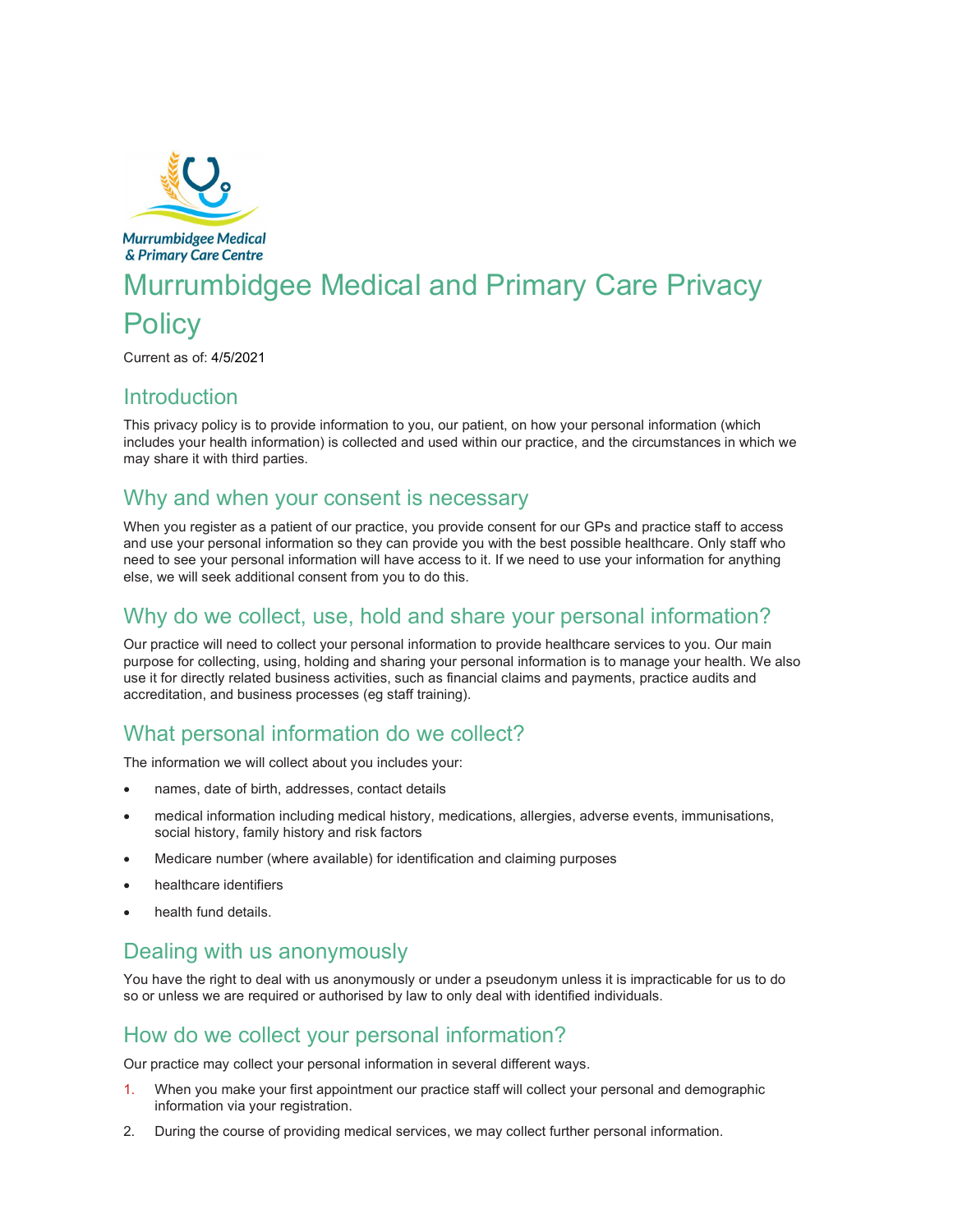Information can also be collected through electronic transfer of prescriptions (eTP), My Health Record, eg via Shared Health Summary, Event Summary.

- 3. We may also collect your personal information when you visit our website, send us an email or SMS, telephone us or make an online appointment.
- 4. In some circumstances personal information may also be collected from other sources. Often this is because it is not practical or reasonable to collect it from you directly. This may include information from:
	- your guardian or responsible person
	- other involved healthcare providers, such as specialists, allied health professionals, hospitals, community health services and pathology and diagnostic imaging services
	- your health fund, Medicare, or the Department of Veterans' Affairs (as necessary).

#### When, why and with whom do we share your personal information?

We sometimes share your personal information:

- with third parties who work with our practice for business purposes, such as accreditation agencies or information technology providers – these third parties are required to comply with APPs and this policy
- with other healthcare providers
- when it is required or authorised by law (eg court subpoenas)
- when it is necessary to lessen or prevent a serious threat to a patient's life, health or safety or public health or safety, or it is impractical to obtain the patient's consent
- to assist in locating a missing person
- to establish, exercise or defend an equitable claim
- for the purpose of confidential dispute resolution process
- when there is a statutory requirement to share certain personal information (eg some diseases require mandatory notification)
- during the course of providing medical services, through eTP, My Health Record (eg via Shared Health Summary, Event Summary).

Only people who need to access your information will be able to do so. Other than in the course of providing medical services or as otherwise described in this policy, our practice will not share personal information with any third party without your consent.

We will not share your personal information with anyone outside Australia (unless under exceptional circumstances that are permitted by law) without your consent.

Our practice will not use your personal information for marketing any of our goods or services directly to you without your express consent. If you do consent, you may opt out of direct marketing at any time by notifying our practice in writing.

Our practice may use your personal information to improve the quality of the services we offer to our patients through research and analysis of our patient data.

We may provide de-identified data to other organisations to improve population health outcomes. The information is secure, patients cannot be identified and the information is stored within Australia. You can let our reception staff know if you do not want your information included.

#### How do we store and protect your personal information?

Your personal information may be stored at our practice in various forms. It is primarily stored in electronic systems maintained and protected in accordance with national standards.

Our practice stores all personal information securely and have appropriate measures in place to prevent information loss.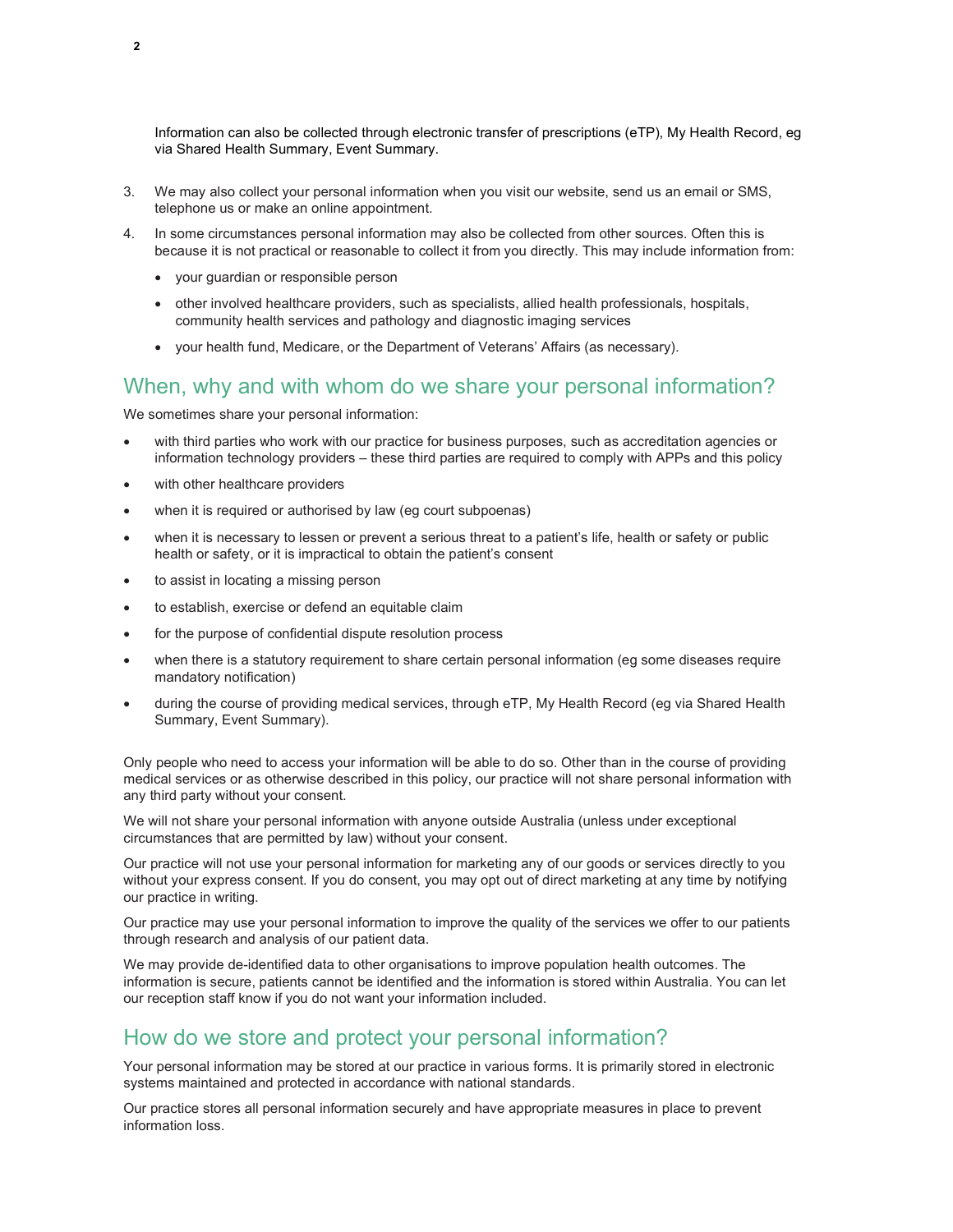Access is controlled by user authentication and is provided in a way that is appropriate to the role of the team member.

At times information may be stored temporarily in paper format. This might be from incoming correspondence from other medical providers for example or from completing a handwritten form. Paper based information is scanned into our electronic systems and the paper securely disposed of or sometimes provided to you to take to another service or provider.

#### How can you access and correct your personal information at our practice?

You have the right to request access to, and correction of, your personal information.

Our practice acknowledges patients may request access to their medical records. We require you to put this request in writing by completing our Request For Medical Records form available at the practice and our practice will respond within 30 days.

If a paper copy of your record is released, we may charge a fee up to a maximum of \$45 depending on the size of the record.

Our practice will take reasonable steps to correct your personal information where the information is not accurate or up to date. From time to time, we will ask you to verify that your personal information held by our practice is correct and current. You may also request that we correct or update your information, and you should make such requests in writing to the Practice Manager to be left at reception or mailed to

The Practice Manager Murrumbidgee Medical and Primary Care Centre 81 Kurrajong Avenue Leeton NSW 2705

# How can you lodge a privacy-related complaint, and how will the complaint be handled at our practice?

We take complaints and concerns regarding privacy seriously. You should express any privacy concerns you may have in writing. We will then attempt to resolve it in accordance with our resolution procedure.

You can submit your concerns in writing to the Practice Manager to be left at reception or mailed to

The Practice Manager Murrumbidgee Medical and Primary Care Centre 81 Kurrajong Avenue Leeton NSW 2705

We will conduct an investigation based on the information you provide along with information from our own investigation. We will notify you the outcome of our investigation and if applicable changes to our processes or policies resulting in the investigation. We may contact you through this process to request further information. You will be notified of the outcome of the investigation and resolution process within 30 days of the receipt of your complaint.

You may also contact the OAIC. Generally, the OAIC will require you to give them time to respond before they will investigate. For further information visit www.oaic.gov.au or call the OAIC on 1300 363 992

You may also chose to submit a complaint to the NSW Health Care Complaints commission www.hccc.nsw.gov.au 1800 043 159

Privacy and our website